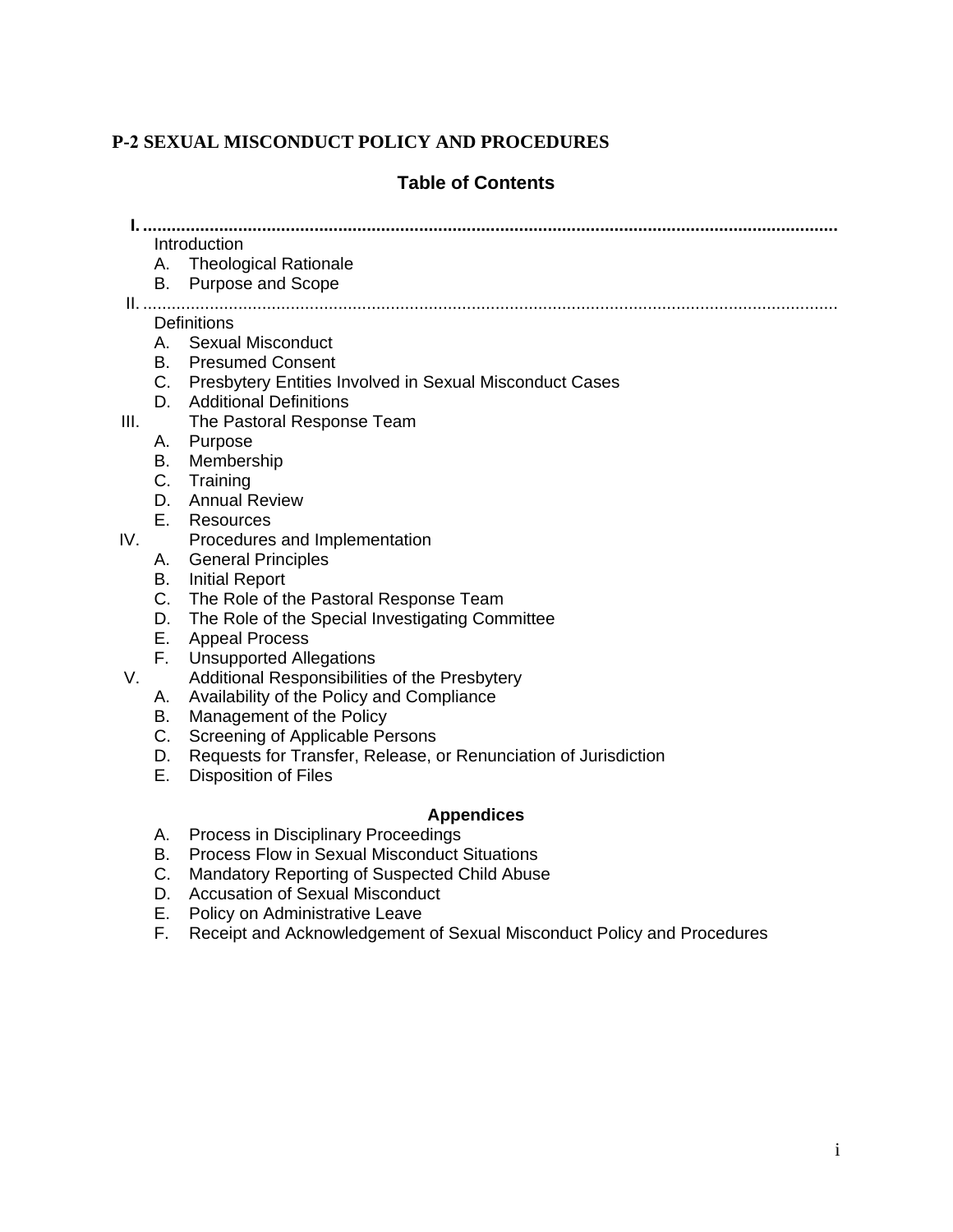#### **I. INTRODUCTION**

In recent years, sexual misconduct has become a public matter, having been quietly dispatched or ignored previously. Presbyteries, Synods and the General Assembly of the Presbyterian Church (U.S.A.) have adopted policies for the prevention and judicial management of these cases. This document applies to the Presbytery of Detroit and its constituent teaching elders, committee members, related agencies, and staff. Through its implementation, the Presbytery is establishing the norm that no sexual misconduct will be tolerated.

#### **A. Theological Rationale**

Under the grace of God and the Lordship of Jesus Christ, the church and its people are called to behave responsibly in a connectional system that is clear in its expectations and uniform in its discipline. Biblical standards for the sanctity of marriage and for ethical behavior are based on a combination of love, justice and the equitable distribution of power. Sexual behavior is one aspect of human interaction that must be conducted justly and fairly. Our faith, under Christ, leads us to decry any interactions where people are treated without love and justice.

The church has grappled since its inception with the tension between judgment and grace as attributes of God's nature. Though grace predominates and forms the motivation of human response, judgment and discipline are expected when individual behavior affects other persons and the church body as a whole. To lightly dismiss an instance of sexual misconduct, though it appears on the surface to be gracious, is really a compounding of the misconduct. Maintaining silence, though characteristic of the church's history, is unacceptable. In the words of Paul: "All things are lawful but not all things build up. Do not seek your own advantage, but that of the other." (I Corinthians, 10:23-24)

#### **B. Purpose and Scope**

#### 1. Purpose

It is the purpose of this policy:

- a. to define sexual misconduct in the Presbytery of Detroit;
- b. to provide standards for behavior applicable to all members of the Presbytery of Detroit: its officers, committee members, candidates, inquirers, volunteers, employees, or any other person carrying out the programs of the Presbytery of Detroit;
- c. to provide for measures to prevent the occurrence of sexual misconduct;
- d. to provide the basis for policies to be adopted by church Sessions dealing with church members and non-ordained employees;
- e. to have a system which provides for an expeditious, professional, confidential, and caring response in sexual misconduct situations;
- f. to serve as a companion to the Book of Order but not to supersede any of its provisions.
- 2. Scope

The persons governed by this policy are all members of the Presbytery of Detroit: its officers, committee members, candidates, inquirers, volunteers, employees, or any other person carrying out the programs of the Presbytery of Detroit.

- a. Particular Churches: This policy does not purport to regulate sexual conduct within the particular churches of the Presbytery of Detroit. It is recommended that Sessions adopt policies similar to this one.
- b. Child, Youth and Vulnerable Adult Protection: Because of the unique issues involved in monitoring children Youth and vulnerable adult (CY&V) activities, this policy is not intended to serve as a full CY &V protection policy
- 3. Other Policies and Procedures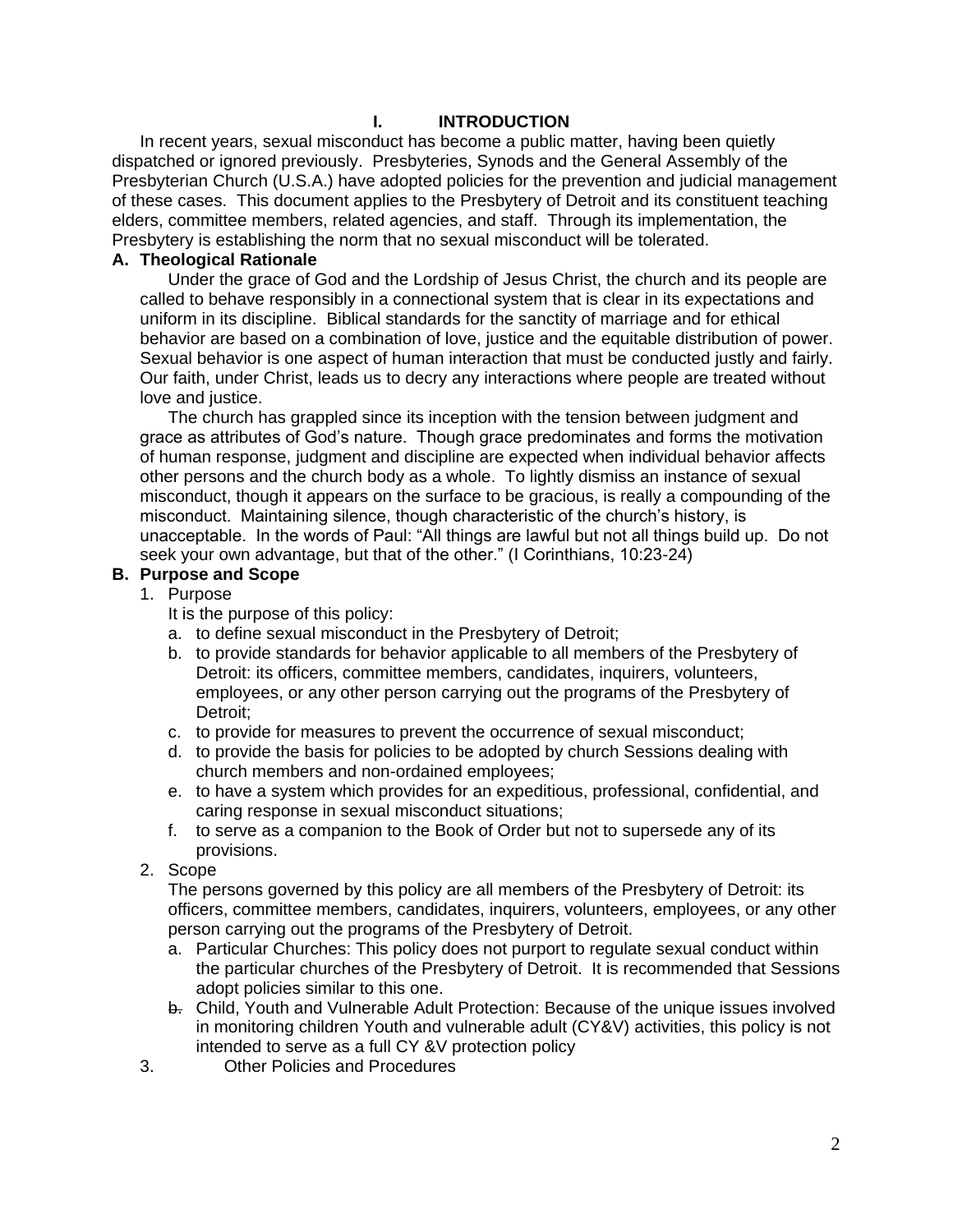This policy is to be interpreted and applied consistently with any and all other applicable policies of the Presbytery of Detroit, the Presbyterian Church (U.S.A.), and state, federal, and local law.

### **A. Sexual Misconduct**

**II. DEFINITIONS**

Sexual misconduct is the comprehensive term used in this policy to cover the following:

- 1. **Child sexual abuse** is any contact or interaction between a child under the age of 18 when the child is being used for sexual stimulation of adults. The behavior may or may not involve touching. Sexual behavior between an adult and a child is always considered forced whether or not there is consent.
- 2. **Inappropriate sexual conduct** is language, visual contact, touching or other behavior judged by the person to be injurious to his or her physical or emotional health. It involves crossing a boundary the person was attempting to set.
- 3. **Rape** is sexual contact by force, threat, intimidation, or coercion.
- 4. **Sexual malfeasance** is sexual conduct within a teaching elder or professional relationship (e.g., teaching elder with a parishioner, counselor with a client, church employee with a church member, Presbytery staff person with a volunteer). It includes unwelcome sexual advances, requests for sexual favors or conduct of a sexual nature, as well as consensual romantic relationships (see Section II.B, below).
- 5. **Sexual harassment** is an unwelcome sexual advance, verbal or physical contact, or display of sexually related material when:
	- a. the affected party has previously rejected those advances;
	- b. submission is explicitly or implicitly made a condition of future employment, service or care;
	- c. such conduct affects morale or performance of the individual or others involved in the situation; or
	- d. persons in the work setting claim to find the material offensive.
- 6. **Single party conduct** is that where no partner is involved, such as use of computers, reproduction machinery or other office equipment belonging to a governing body. When discovered it could fall under this policy.
- 7. **Inappropriate use of technology, the Internet and/or social media** to communicate with another to commit sexually abusive activity, including but not limited to the activities as listed above.

# **B. Presumed Consent**

Presumed consent is the assertion that a particular act is between consenting adults. It applies to relationships where there is no disparity of power, as between spouses or single adults who are peers or colleagues.

In this policy presumed consent does not apply to relationships between teaching elders and members or participants in the life of the church**,** supervisors and supervised, or with anyone involved with a performance review, compensation, promotion, or continued employment. Even when parties claim that a consensual agreement exists, there is an inherent imbalance of power between the two parties that undermines the assumed validity of such consent.

A relationship **that begins**between a teaching elder and a church member/participant is inherently unequal with regard to the responsibilities of the pastoral relationship. Becoming involved in such a relationship has implications not only for the teaching elder and church member/participant, but it may also have implications for the congregation, especially if the relationship is terminated unhappily. Such a relationship is not a personal matter because it impacts the whole system of the congregation. It is recommended that a teaching elder and member/participant not pursue a romantic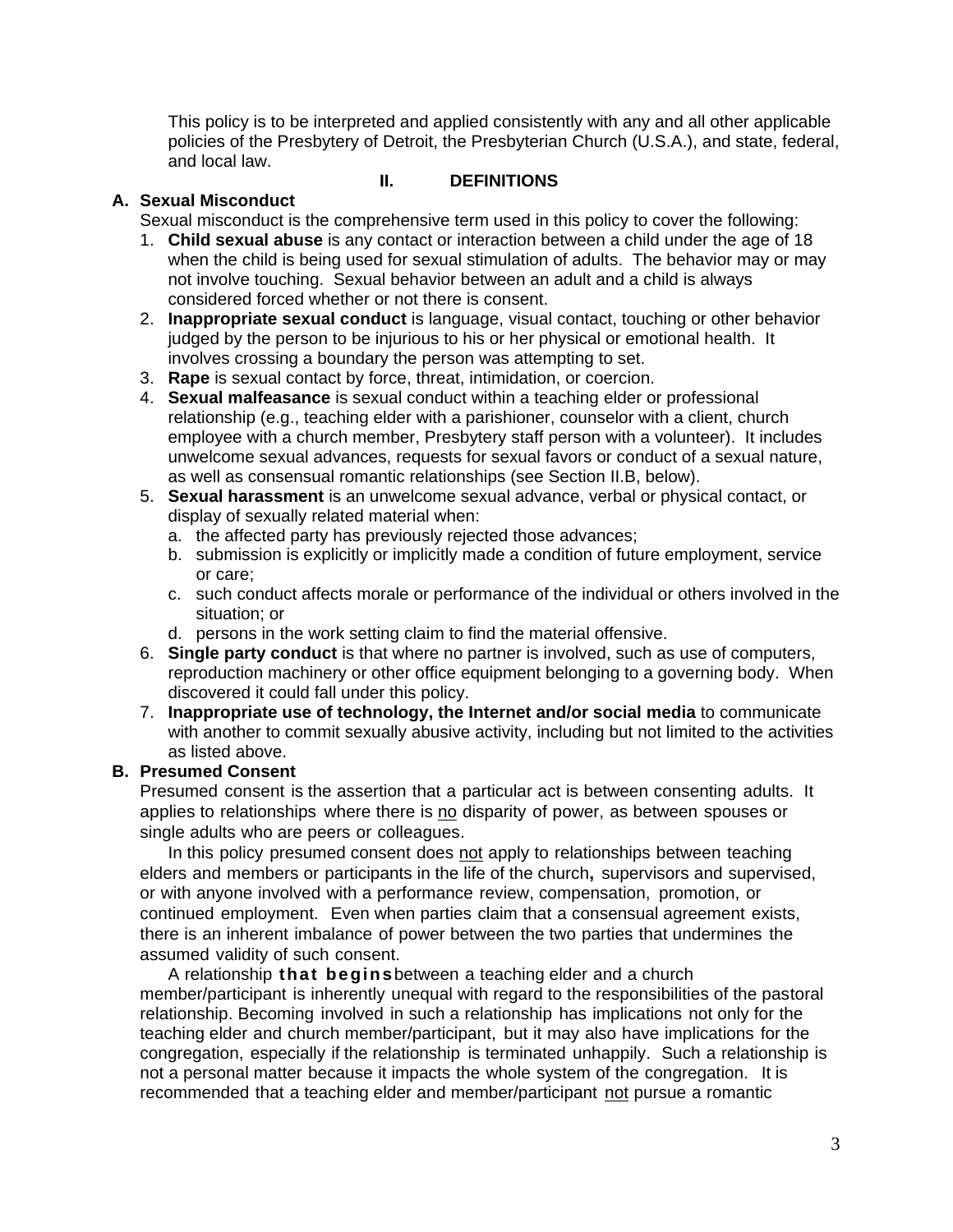relationship while remaining in the same congregation. If a teaching elder chooses to continue the relationship, one or the other **shall** change churches so that the teaching elder is no longer in the pastoral role **within this relationship**. **It is strongly recommended that** the teaching elder initiate a serious, thoughtful conversation with a trusted, but unbiased, advisor who can assist the teaching elder and the teaching elder's romantic partner to explore all of the ramifications of the emerging relationship.

### **C. Presbytery Entities Involved In Sexual Misconduct Cases**

- 1. An **Advocate** is a person who provides support and emotional and physical presence, to the alleged victim(s) and their family, the accused, family members of the accused, or the congregation involved in a sexual misconduct case. The advocate may also provide clarification of the investigative process of the church and the judicial process of the church to the person(s) with whom he or she works. The role of an advocate is not to speak for the party for whom he or she is an advocate but to inform that party of his or her rights within the investigative process. The advocate shall not give advice regarding civil remedies. When requested by the party for whom he/she is advocate, the advocate may accompany that person to meetings of Presbytery entities when that party is testifying.
- 2. **Committee on Ministry** continues in its constitutional role as resource to teaching elders and congregations, particularly where pastoral vacancies occur. When appropriate, the Committee on Ministry is to facilitate the employment of interim leadership competent to manage any conflict associated with the sexual misconduct case. The committee facilitates the relations between congregations, teaching elders, and the Presbytery, and resolves difficulties on behalf of the Presbytery when possible and expedient.
- 3. The **Executive Presbyter** maintains his or her role as resource to the Committee on Ministry. Under most circumstances the Executive Presbyter is the point of entry when an allegation of misconduct is made, and is to ensure that the proper steps are taken to bring the process to issue.
- 4. **Pastor** includes Ministers of Word and Sacrament (also known as Teaching Elders), and Commissioned Ruling Elders
- 5. The **Pastoral Response Team** is a group of clergy and laity, from which panels of at least 3 persons shall be assigned to work with the person making the complaint, the accused and the affected governing body (in a congregation the Session) to make a preliminary intervention with affected parties. It has no judicial function, nor should it attempt to assume one. It shall talk with parties individually and assist them in selecting advocates; members of the Pastoral Response Team do not serve as advocates. It may maintain contact with those involved in the situation, but must assure the parties that it is not interfering with the disciplinary case in process should there be one. This team shall be responsible for the training of pastors and lay persons in the Presbytery in matters related to sexual misconduct, and shall take steps toward its prevention. Attendance at training sessions will be tracked and reported by the team.
- 6. The **Permanent Judicial Commission** is the continuing body elected by the Presbytery to conduct trials when an investigating committee files charges. The commission's structure and duties are described in D-5.000.
- 7. The **Investigating Committee.** This is the committee established under the Rules of Discipline to investigate any allegation of misconduct as an allegation of offense. If it determines that an offense has been committed, it will file charges with the Stated Clerk. *Amended 8/28/12.*
- 8. The **Stated Clerk** receives the initial complaint and notifies the Presbytery Assembly that a complaint has been received. The Clerk consults with the Executive Presbyter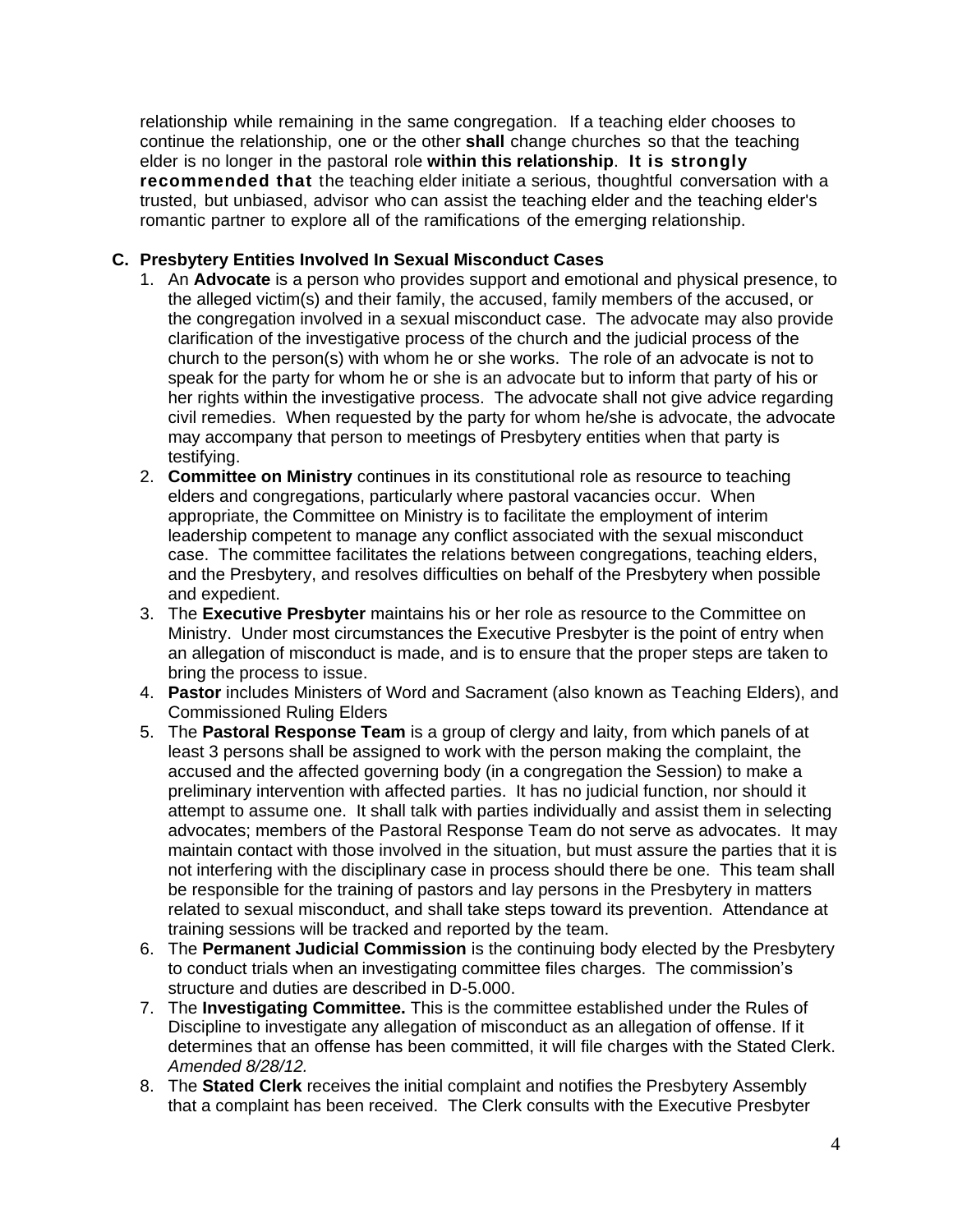and the Committee on Ministry on whether the complaint warrants an administrative leave. The Clerk refers recommendations from the Investigating Committee to the Permanent Judicial Commission.

#### **D. Additional Definitions**

- 1. The **Accused** is the person against whom a claim of sexual misconduct is being made.
- 2. An **Accuser/victim** is the person claiming knowledge of sexual misconduct by a person covered by this policy or a person claiming to have been the subject of sexual misconduct by a person covered under this policy. The accuser may or may not have been the victim of the alleged sexual misconduct.
- 3. An **Employee** of the Presbytery of Detroit has been hired by the Presbytery and/or its entities to perform specific duties for the Presbytery of Detroit or its entities. The employee receives salary/remuneration from the Presbytery for work performed.
- 4. A **Mandated Reporter** is a person required by the laws of Michigan (and other states) to report suspected incidents of child abuse, including child sexual abuse, which come to their attention. As state laws vary, any person who knows or suspects child abuse and has questions about reporting should confer with an attorney.
- 5. A **Volunteer** is a person who provides services for the Presbytery and/or its entities and receives no benefit or remuneration. Volunteers include persons elected or appointed to serve on boards, committees, task forces, and other groups. For purposes of this policy, volunteers are treated the same as employees.

#### **III. THE PASTORAL RESPONSE TEAM**

#### **A. Purpose**

The Pastoral Response Team shall be appointed by and serve under the authority of the Committee on Ministry and shall be confirmed by the Presbytery. The purpose of the Pastoral Response Team is to:

- 1. Ensure that an expeditious, professional, confidential, and caring response is made by the Presbytery to charges of sexual misconduct, particularly in a congregational environment. The Pastoral Response Team, however, is not an investigatory body and will not usurp the roles of Presbytery officials or committees, including investigating committees.
- 2. Lead an ongoing preventative program of continuing education for staff, clergy, volunteers, and congregations in the Presbytery, as outlined below in Section V.A.

#### **B. Membership**

The Pastoral Response Team shall be comprised of Presbyterian clergy and lay persons who represent a range of professional expertise, including but not limited to pastoral counseling/therapy, law, interim ministry, conflict resolution, personnel management and training, and child advocacy. The Pastoral Response Team should reflect the racial/ethnic and gender constituency of the Presbytery, and be composed of an equal number of clergy and laity.

The Pastoral Response Team should consist of at least nine persons to allow for the possibility that more than one allegation of misconduct will be pending at any particular time. Members should agree to serve for six years, in order to build experience and expertise within the group. One third of the Pastoral Response Team shall be appointed by the Committee on Ministry every other year. No person who has served a full six-year term shall be re-appointed until one full year has elapsed.

#### **C. Training**

The Pastoral Response Team members will receive training in dealing with sexual and ethical misconduct, with specific attention to the dynamics that are unique to the ministerial role. The cost of training the Pastoral Response Team shall be borne by the Presbytery.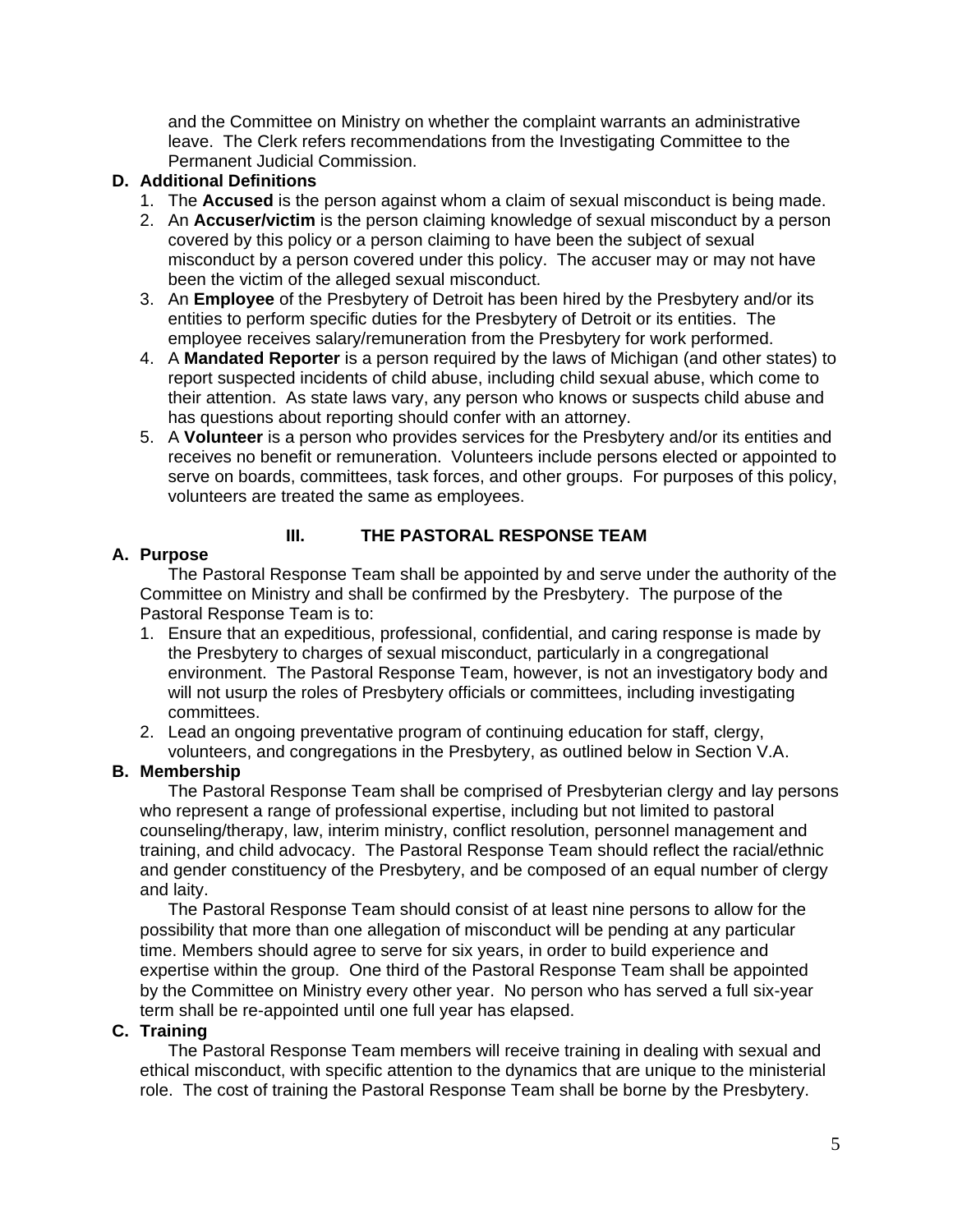In addition, the Pastoral Response Team is responsible for conducting seminars on the issues of sexual misconduct. This training shall be given yearly. See Section V.A.4., below.

## **D. Policy Review**

Since this policy cannot detail all the procedures needed by the Pastoral Response Team in addressing different kinds of cases, at least every three years, the Pastoral Response Team shall evaluate this policy and recommend changes to the Committee on Ministry for approval by the Presbytery Assembly. There shall be a report of this evaluation made to the Presbytery Assembly at its June meeting, regardless of whether changes are recommended.

### **E. Resources**

- 1. Through the Committee on Ministry, the Pastoral Response Team shall maintain a list of interim or supply pastors trained in responding to congregations where abuse has occurred and other resources for assisting such congregations.
- 2. The Presbytery shall develop a fund from which the expenses of administering this policy may be drawn.

#### **A. General Principles**

## **IV. PROCEDURES AND IMPLEMENTATION**

- 1. Ministers of Word and Sacrament, ruling elders, deacons, and ministerial candidates and inquirers are subject to inquiry and discipline under the Book of Order, Rules of Discipline. This policy is intended to supplement the Rules of Discipline, not replace them.
- 2. Employees of the Presbytery are subject to the employee policies administered by the Presbytery Operations Ministry Team.

#### **B. Sexual Misconduct and the Disciplinary Process.** *Amended 8/28/12*

- **1.** When a pastor is accused of sexual misconduct, two processes are begun: procedures under this policy, and judicial procedures under the Rules of Discipline. The two processes are related and in some cases overlap, but they are distinct. The judicial process is mandated by the Rules of Discipline, and where there is a conflict between the two procedures, the judicial process takes priority.
- **2.** A case is initiated by a written allegation. In the case of a pastor, it is given to the Stated Clerk of the Presbytery; in the case of a ruling elder or member of a church, to the Clerk of Session. A person accused is presumed innocent until proved guilty. He or she is afforded the right of counsel at all stages, and the session or Permanent Judicial Commission may authorize payment of counsel fees upon application.
- **3.** Upon receipt of a written allegation, the clerk will cause to be appointed an Investigating Committee, which has the duty to inquire into all the facts, contact all the witnesses, and review all the available evidence. If it determines that the accused committed an offense, and that it has sufficient evidence to prove it, the Investigating Committee will file charges with the clerk, which will begin the process of a trial. In the case of a ruling elder/member, the trial will be before the session; in the case of a pastor, it will be before the Permanent Judicial Commission. In evaluating the evidence for the purpose of determining whether to file charges, the Investigating Committee will take into consideration the credibility of the witnesses. If after hearing the evidence, 2/3 of the members of the Permanent Judicial Commission are persuaded beyond a reasonable doubt, they will find the accused guilty.
- **4.** The remedies available under the Rules of Discipline are variations of "censure." This censure can be a simple reprimand to a removal from office and membership. The decision of the Permanent Judicial Commission will be read to the council and entered into the minutes. It can be appealed by the person convicted.
- **5.** There is a matter of confidentiality to be considered. The rule is that the name of the accused and the nature of the allegations are not revealed. The clerk is required to report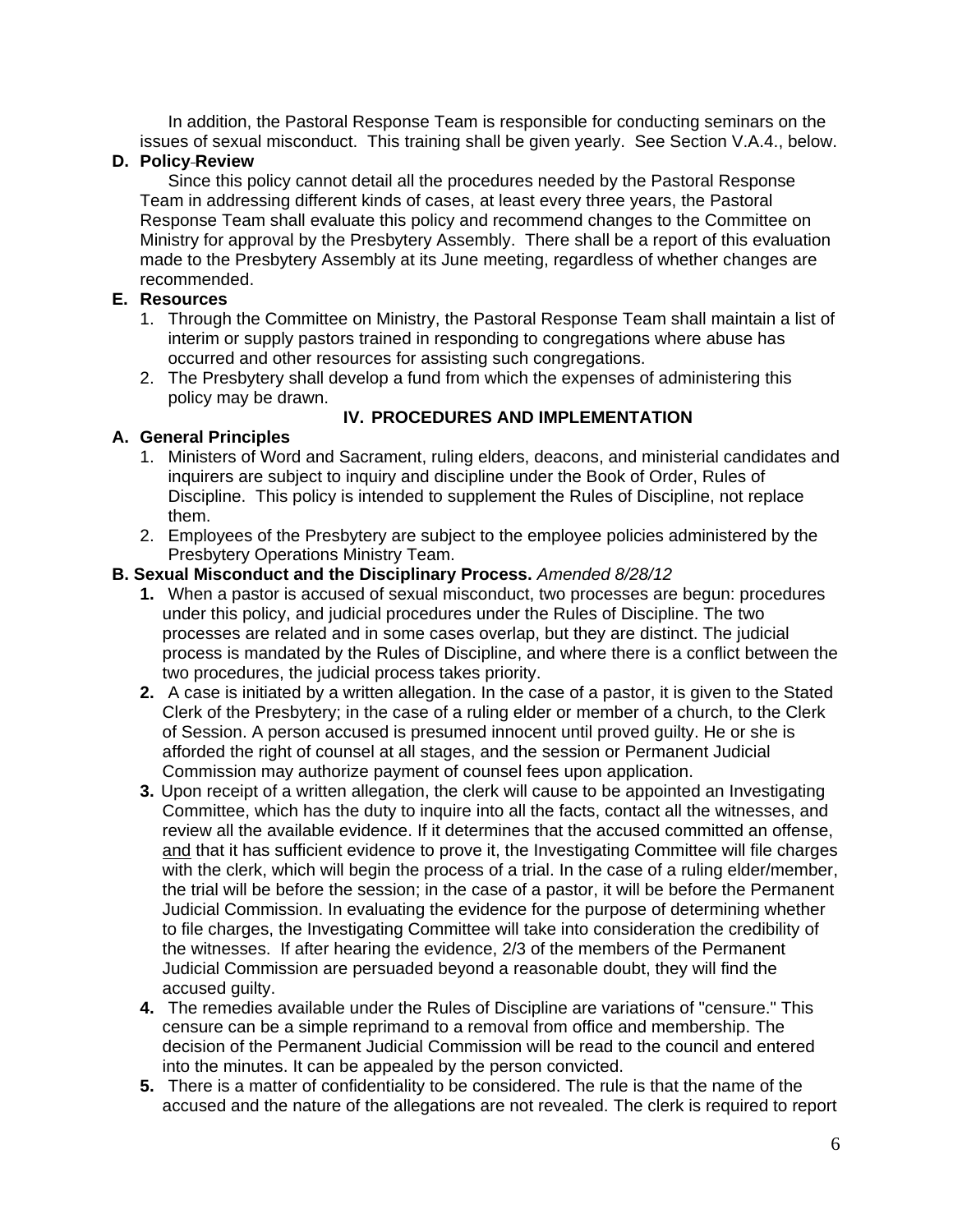to the council only that allegations have been received against a member and that an Investigating Committee has been appointed. When the Investigating Committee has decided to file charges, this also is reported, without naming the accused or the charges. This confidentiality is required because the mere allegation is sometimes enough to destroy a reputation or a career. Any trial, however, is open; that is, it is not confidential. This confidentiality, as well as the possibility of civil litigation, sets requirements for the implementation of our sexual misconduct policy. Information about the charges and the pastor are not public information, and should not be revealed to anyone except under very limited circumstances, and the identity of the victim must be strictly protected. The exceptions to confidentiality regarding the accused and the accusations are governed by a need to know. If an individual or a group has a need to know this information, it can be revealed to them under the following circumstances: steps must be taken to limit the dissemination strictly to that group or individual; only the amount of information necessary is to be revealed. The very difficult decision is when there is a need to know. Since matters of sexual misconduct in a church are rarely secret, and since rumors frequently abound, there can be significant damage to persons or to churches that can only be limited by accurate information. In such a case, some information can be revealed. Before doing that, it is wise to consult with the Stated Clerk Since trials are open, confidentiality ends at that point.

## **C. The Role of the Pastoral Response Team**

- 1. When the Pastoral Response Team is first notified of an accusation, it shall coordinate pastoral care as needed for the accuser/victim(s), the accused, their families, the congregation, and all other involved parties. The Pastoral Response Team's responsibilities are to:
	- a. notify the affected parties of the Pastoral Response Team's role;
	- b. confirm that civil authorities have been notified, when appropriate;
	- c. assess the needs of the affected parties, congregations, entities, agencies, and governing bodies, including the need for advocates and/or an attorney or counsel.
		- 1) The Accuser/Victim(s): At least two persons from the Pastoral Response Team will meet with the accuser/victim(s) and their family to listen to their concerns and ascertain their needs. The Pastoral Response Team members' role is to help clarify options for the accuser/victim(s) so they may decide for themselves what they will choose to do, as well as make available to the accuser/victim a list of counseling resources.
		- 2) The Accused: The Pastoral Response Team, through its moderator, shall consult with the Executive Presbyter and his or her designee, to determine what support and resources should be offered to the accused. The Executive Presbyter or his or her designee will offer to arrange for at least two persons from the Pastoral Response Team to provide support, as well as make available to the accused a list of counseling resources, if requested.
		- 3) The Congregation: When a congregation is involved, the Pastoral Response Team, in consultation with the Committee on Ministry and the Executive Presbyter or his/or her designee, shall determine if it would be helpful to offer the congregation support and services. When appropriate, members of the Pastoral Response Team may be called upon to meet with the Session to advise the congregation on the kind of support and resources that are available and to help the Session plan a response to the situation.
		- 4) Resources: The Pastoral Response Team will identify the resources available for professional counseling. If the victim and/or the accused do not have insurance and are unable to assume the costs of counseling, the Presbytery shall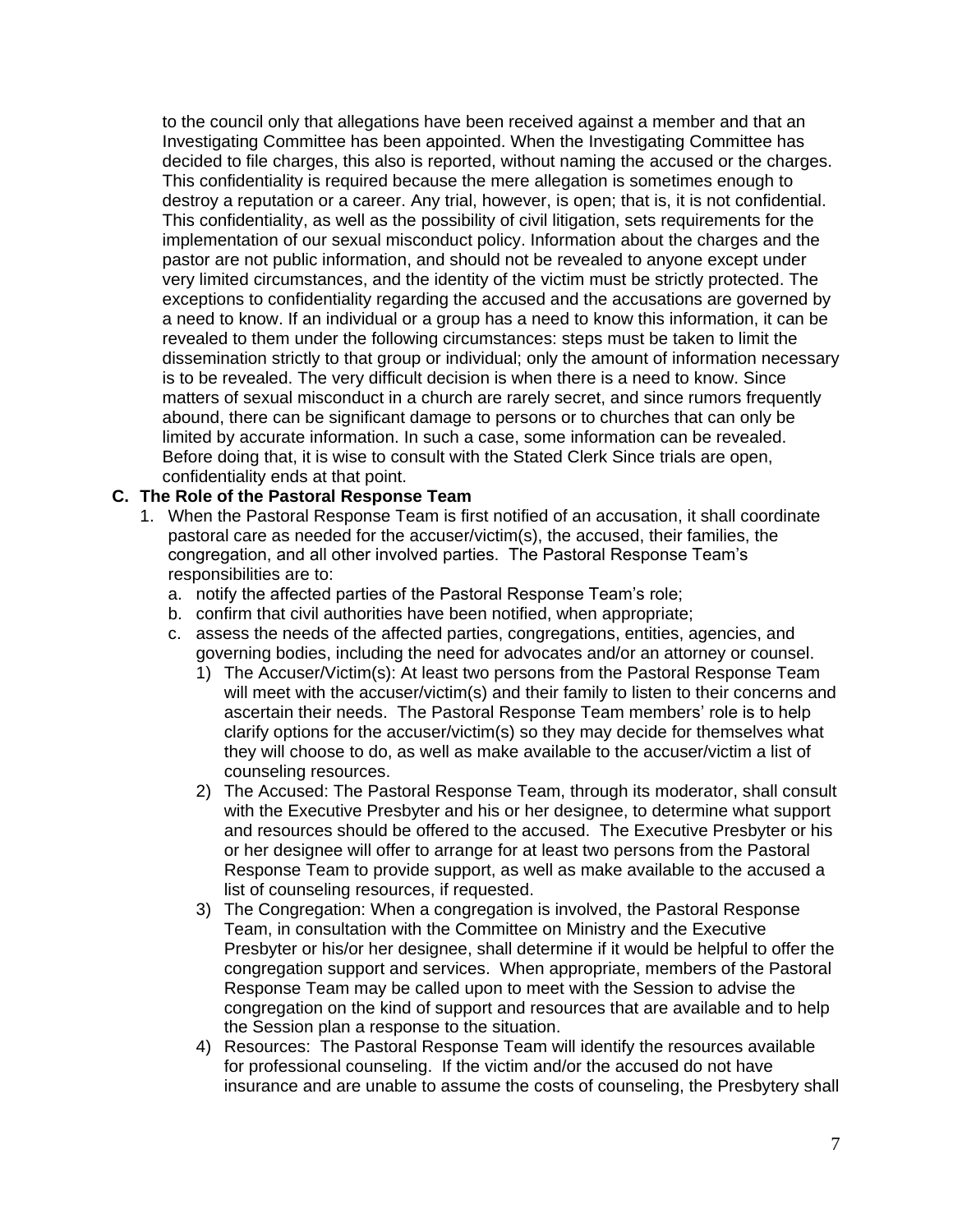accept responsibility for payment of counseling fees, for a reasonable time, up to a maximum of one year.

- 2. At no time will there be only one person in possession of knowledge of any matters pertaining to a case. At least two members of the Pastoral Response Team will be present when meeting with the accuser, victim, accused, or witnesses. Such consultations shall always include at least one person who is of the same gender as the person being interviewed.
- 3. Members of the Pastoral Response Team will make reasonable efforts to guard the privacy of persons involved. Material information will be made available only to authorized persons on a need-to-know basis.
- 4. Should the accuser choose to file a complaint as defined in this policy, the Pastoral Response Team ceases to function in the case, other than to listen and counsel on the initiative of the parties involved.
- 5. Should the accuser refuse to file a complaint, the Pastoral Response Team is to continue in a supportive role with the various parties through their advocates.
- 6. PRT Members cannot serve on judicatory cases in which PRT has been mobilized to respond

# **D. The Role of the Investigating Committee**

- 1. The Investigating Committee is charged, under the Rules of Discipline, with conducting an inquiry to determine whether charges should be filed (D-10.0201).
- 2. The Investigating Committee is appointed by the Moderator of Presbytery, in consultation with the Stated Clerk and the Executive Presbyter, for the particular case.
- 3. The Investigating Committee will provide the accused with a copy of the statement of the alleged offense (D-10.0202 b).
- 4. The Investigating Committee will determine whether sufficient grounds exist to bring the complaint to trial. If the committee determines that grounds exist, and they can reasonably be proved (D-10.0202b), the Investigating Committee will prosecute the case before the Presbytery Permanent Judicial Commission.
- 5. After the investigation is complete, the Investigating Committee, if appropriate, will initiate alternative forms of dispute resolution (D-10.0202 j), or proceed to the filing of charges (D-10.0302) and the prosecution of the case (D-10.0402).

# **E. Appeal Process**

If the defense in a case alleges that grounds exist for an appeal (D-13.0106), the appeal shall be made to the Permanent Judicial Commission of the Synod. During the appeal process, any level of censure invoked by the Presbytery shall remain in force.

#### **F. Unsupported Allegations**

If the accused is acquitted of charges or if the investigating committee determines that the allegations are unsupported by evidence, the Executive Presbyter and his or her designee will consult with the accused to decide how best to repair any damage that may have been done to the reputation of the accused. If an allegation is found to have been submitted maliciously or without grounds, the accuser may be named and disciplinary action may be initiated. The Investigating Committee and the Pastoral Response Team should encourage the accused to file a 'request for vindication' under D-9.000.

#### **V. ADDITIONAL RESPONSIBILITIES OF THE PRESBYTERY A. Availability of the Policy and Compliance**

1. All Ministers of Word and Sacrament, CRE's, ministerial candidates, and inquirers, members of the Presbytery Coordinating Cabinet, and the moderators of any of the Presbytery's entities, shall be given copies of the policy and be required to sign an acknowledgment of receipt. In addition, they are required to agree to abide by the policy, accept responsibility to review all changes to the policy as posted and abide by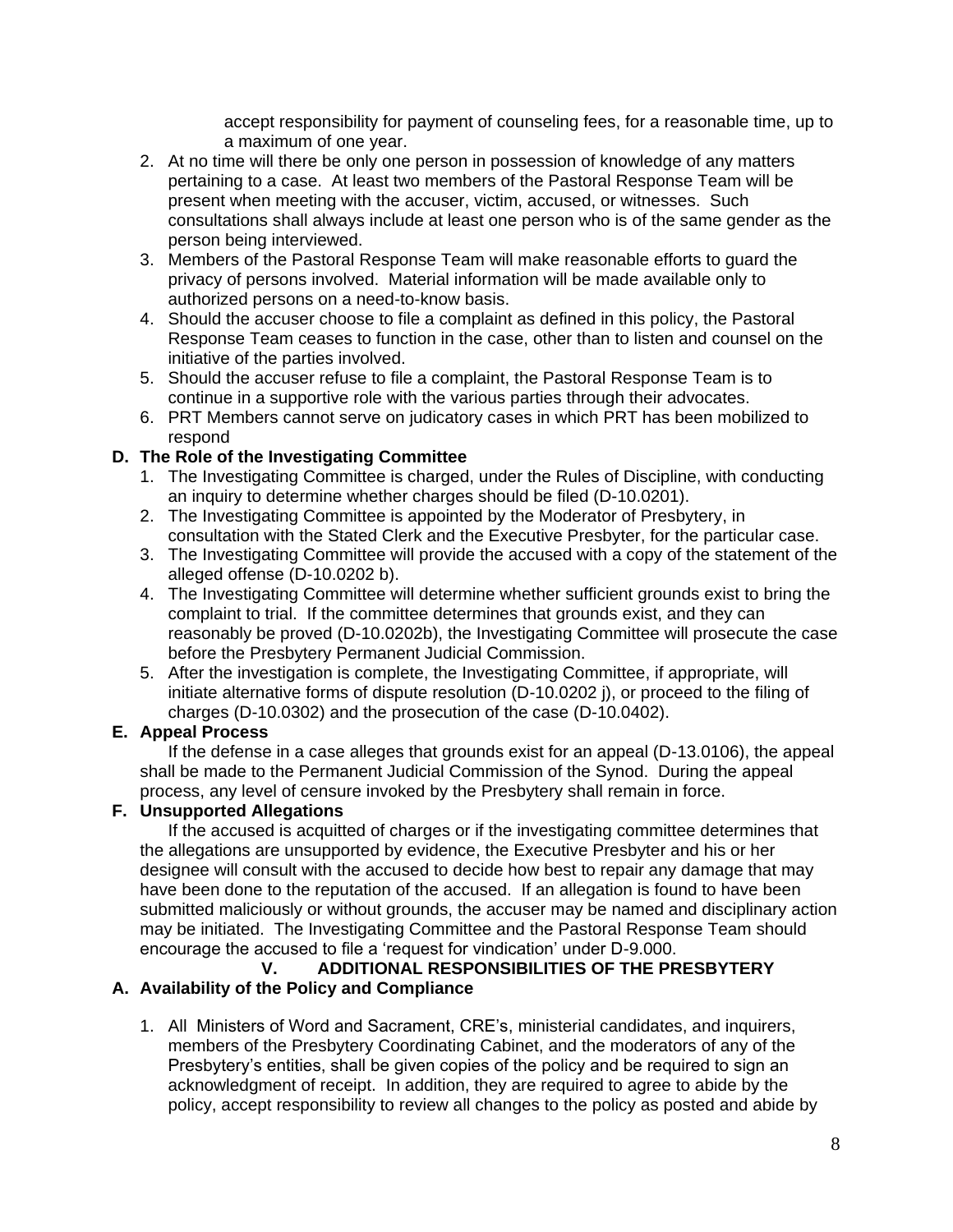the sexual misconduct policy as amended subsequent to the date of their signature (Appendix F).

- 2. This document shall also be available on request to all church members and to the public.
- 3. Presbytery employees shall receive this document as a supplement to the employee handbook and shall be required to sign an acknowledgment of receipt.
- 4. All Ministers of Word and Sacrament, CRE's, ministerial candidates and inquirers, members of the Presbytery Coordinating Cabinet, the moderators of any of the Presbytery's entities, and all employees of the Presbytery of Detroit shall be required to attend a training offered by the Presbytery on the issues of sexual misconduct. All new clergy are required to attend such training no later than one year after employment. Persons who have taken training offered by other entities, such as another Presbytery or a synod, seminary or other similar institution, must submit proof of that training for review to satisfy this requirement. Youth overnight advisors/volunteers must receive training prior to spending the night with minors at Presbytery of Detroit sponsored functions. The Pastoral Response Team or its designee will train all youth advisors/volunteers regarding this policy prior to overnight youth events. Upon completion of any Presbytery of Detroit sexual misconduct training participants will receive a certificate verifying their attendance. Participants will be required to maintain the certificate for their record, in order to substantiate compliance with this policy.

## **B. Management of the Policy**

- 1. Liability and insurance: The Presbytery shall periodically obtain from its insurance agents, confirmation that the liability insurance policy covers sexual misconduct liability for its programs and activities, if such coverage is available.
- 2. Record Keeping: The Presbytery of Detroit will include in every employee's personnel file, including teaching elders, the application for employment, any employment questionnaires, reference responses, and other documents related to this policy, including a signed receipt for receiving the sexual misconduct policy.

# **C. Screening of Applicable Persons**

- 1. Pre-Employment Reference Checks
	- a. Pre-employment screening includes specific questions related to previous complaints of sexual misconduct. The Presbytery reviews the *Sexual Misconduct Information* of the Presbyterian Church (U.S.A.) Personal Information Form when interviewing persons seeking ministerial calls.
	- b. The Executive Presbyter and his or her designee are responsible for making reference checks to ascertain whether persons seeking ministerial calls have any history of sexual or other misconduct. The Executive Presbyter or his or her designee will report to the Committee on Ministry either that there was no reported misconduct, or that the committee should inquire into reported sexual or other misconduct. A written record of conversations and correspondence with references will be kept in the teaching elder's/employee's file.
	- c. When the Executive Presbyter or his or her designee provides a reference, any information provided concerning complaints, inquiries, and administrative disciplinary action shall be accurate.
- 2. Criminal Background Checks
	- a. Pre-employment screening for prospective incoming clergy, CREs, all clergy and CREs accepting new calls/contracts within the bounds of the presbytery, and Presbytery staff shall also include a mandatory criminal history background check, conducted by the Executive Presbyter or his or her designee, using a national screening organization.
	- b. All persons for whom a background check is required shall be required to sign a written consent and release form authorizing the criminal record background check. The Committee on Ministry will provide all prospective incoming clergy with a written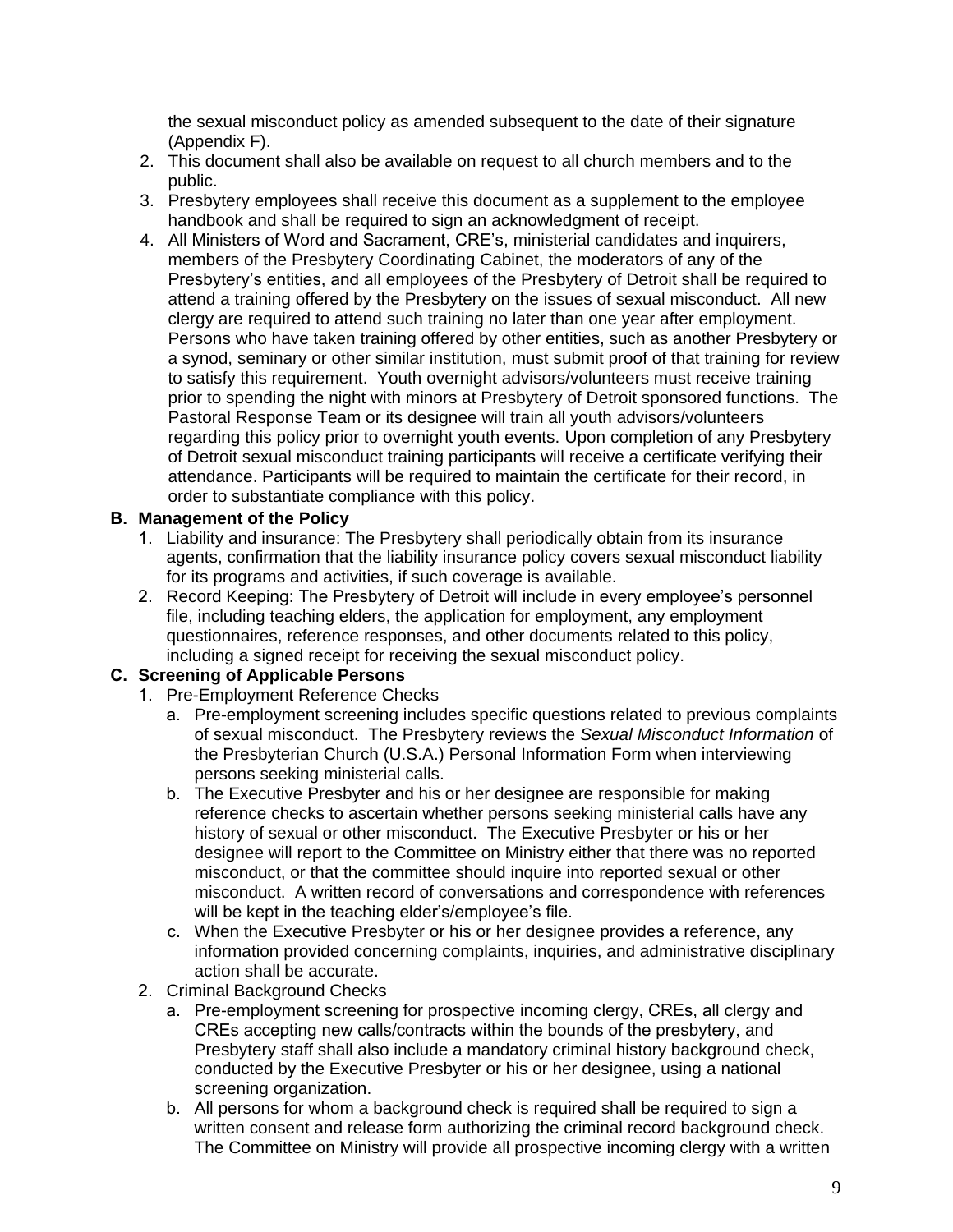disclosure that a criminal record background report will be requested. The failure of a prospective incoming clergy person to volunteer important information regarding his or her criminal history shall prevent that person from consideration or employment in any capacity, or will be grounds for termination.

- c. The discovery of a criminal conviction will not automatically exclude a person from entry into the Presbytery and work in its congregations or with its youth. The use the Presbytery makes of the criminal record background report will be determined on an individual case-by-case basis, and shall include, where necessary, appropriate supervision of the individual. Only the Executive Presbyter or his or her designee shall order and review the criminal record background reports. The Executive Presbyter and his or her designee shall ensure the confidentiality and appropriate retention of criminal record background checks.
- d. A person who claims that the information in the report is inaccurate, false, or incomplete shall have the right to dispute it.

#### **D. Requests for Transfer, Release, or Renunciation of Jurisdiction**

A Session or the Presbytery is constitutionally prohibited from granting a certificate of transfer to a member while an inquiry or charges are pending (D-10.0105). The reasons for not granting a transfer may be communicated by the Clerk of Session or the Stated Clerk to the appropriate persons. Should a Minister of Word and Sacrament or a CRE renounce the jurisdiction of the Presbyterian Church (U.S.A) under G-6.0501, the Stated Clerk shall report to the governing body both the renunciation and the status of the matter at that time, including the name of the accused, the date and fact of renunciation during an investigation or trial, and the charges filed, if any. These actions shall end the Presbytery's disciplinary process. In the case of a renunciation, the Committee on Ministry shall make all reasonable efforts to provide pastoral care and justice to the accuser/victim and the congregation.

#### **E. Disposition of Files**

At the conclusion of a case, the records and files of all allegations and their disposition shall be delivered to the Stated Clerk as the designated custodian of all files concerning the case. No committee or its members shall keep copies of a file.

#### **APPENDIX A**

#### **PROCESS IN DISCIPLINARY PROCEEDINGS**

The Presbytery of Detroit takes seriously all allegations of misconduct which may come to its attention. Such allegations will be dealt with according to the procedures contained in the Rules of Discipline. To help familiarize members of the Presbytery Assembly and its churches with these procedures, we call attention to the following facets of the disciplinary process.

#### **A. Initiating or Exploring the Filing of a Statement of Alleged Offense**

Anyone who believes that she or he has been a victim of professional misconduct by a member of the Presbytery or one of its employees or volunteers is advised to contact the Executive Presbyter, the Stated Clerk, the Moderator of the Committee on Ministry, or the Moderator of the Pastoral Response Team, in person or in writing.

The official who has been contacted will provide information regarding the appropriate procedure for pursuing the matter. The official will not attempt to judge the legitimacy of the allegation or seek to resolve the matter. If the allegation involves any of the above individuals, or any other official of the Presbytery, that person is barred from participating in proceedings relative to the matter.

#### **B. Filing a Written Allegation of Offense**

1. An individual who wishes to proceed with the formal disciplinary process is advised to file a signed, written statement of allegation with the Stated Clerk of the Presbytery or, if the accused is an ruling elder or deacon, with the Clerk of the accused's Session. The statement of allegation should state briefly the nature of the offense, the name of the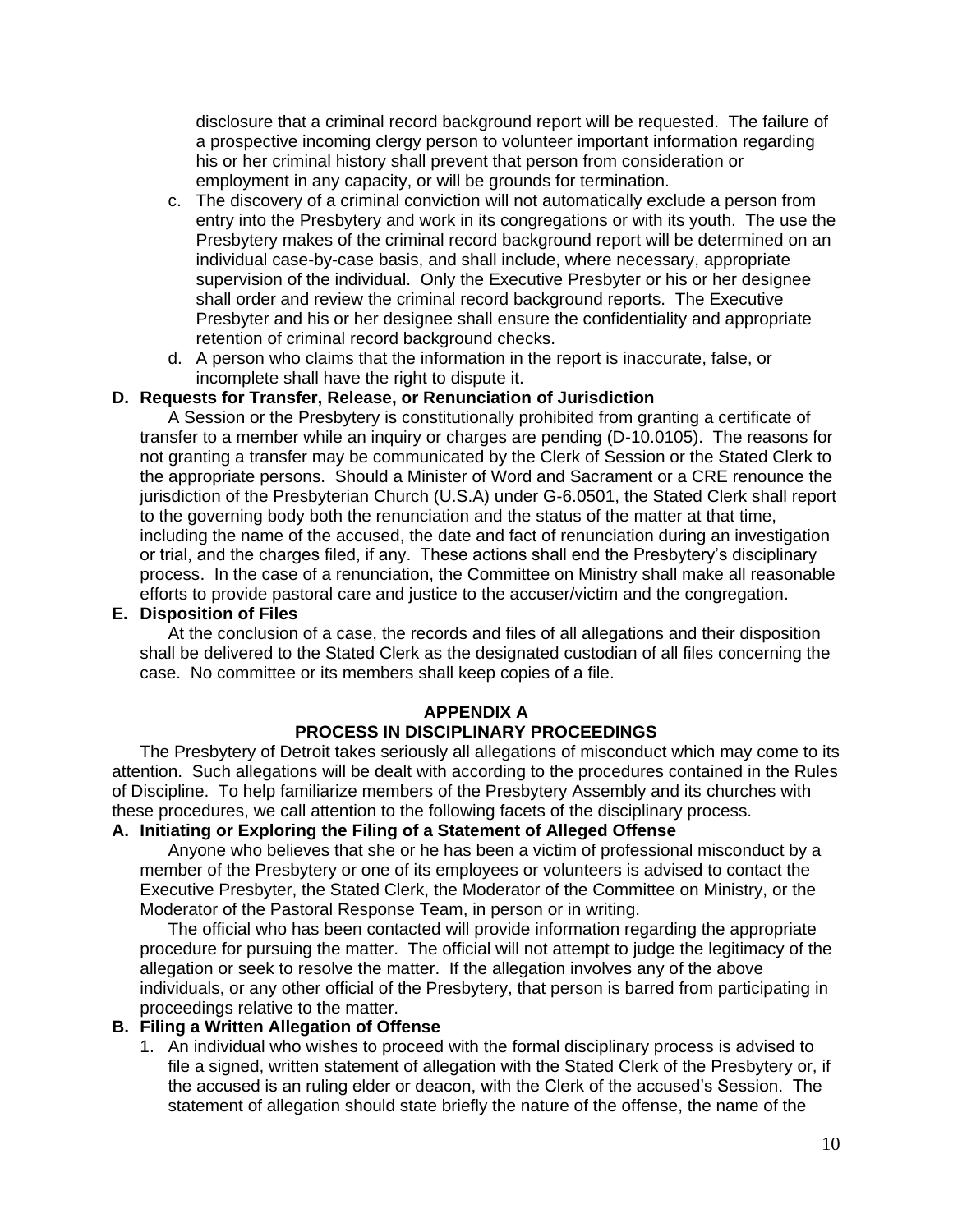accused, and provide relevant and supporting information. It need not contain full details or evidentiary material. The accuser is expected to be prepared to attest personally to the allegation in the course of the investigation and disciplinary process.

Note: The procedures which follow describe only the process followed in the Presbytery of Detroit. Disciplinary procedures in a local church will be similar to those described here. For specific details about the disciplinary process in a church, see chapter 10 of the Rules of Discipline.

- 2. Upon receipt of a written statement of allegation, the Presbytery Moderator, in conjunction with the Stated Clerk and the Executive Presbyter, will appoint an Investigating Committee. The Presbytery is informed by the Stated Clerk at its next meeting, without naming any of the individuals involved or the nature of the alleged offense.
- 3. Members of the Investigating Committee will be ruling elder and teaching elder members of the Presbytery. They will receive special orientation by the Stated Clerk or his or her designee and training in matters of process and sensitivity and are chosen to represent both particular skills and disciplines and the broader spectrum of the Presbytery's membership.
- 4. Upon receipt of a written statement of allegation, any need for administrative leave will be reviewed, as provided for in the Sexual Misconduct Policy of the Presbytery. The Committee on Ministry, with concurrence of the Session, shall assist in finding Temporary Supply and shall appoint an Interim Pastor for the duration of the administrative leave.

# **C. The Initial Investigation**

- 1. The Investigating Committee will inform the parties of the options and procedures open to them in the disciplinary process. The committee will respect both the rights of the accused and the alleged victim(s), and will provide the accused with a copy of the statement of the alleged offense. The committee will determine whether the accused's Session or other responsible entity should be informed at this time.
- 2. Both the accuser/victim and the accused have the right to be represented by counsel in the course of the investigation and any subsequent trial. Under the Rules of Discipline, such counsel do not need to be licensed attorneys. They must, however, be members of the Presbyterian Church (U.S.A.). In the event the accused is unable to secure counsel, the Permanent Judicial Commission shall appoint counsel. Reasonable expenses for defense shall be authorized and reimbursed by the Presbytery.
- 3. If the Investigating Committee determines that there is probable cause to believe that a chargeable offense has been committed, and that it can be reasonably proved, the committee, under the powers assigned to it in the Rules of Discipline, may elect to file charges against the accused and proceed to prosecute the case before the Permanent Judicial Commission; or, with the agreement of both the accuser/victim and the accused, initiate the process of alternative resolution as provided in the Rules of Discipline.

#### **D. Full Judicial Process**

- 1. If formal charges are filed, the case will be tried before the Permanent Judicial Commission. In the event the accused is found guilty, the Commission determines the degree of censure as guided by the Rules of Discipline and reports its findings to the Presbytery Assembly.
- 2. In the event the accused is found innocent or the charges are not proven, the Executive Presbyter or his or her designee will consult with the accused to decide how best to proceed to repair any damage that may have been done to his or her reputation. Followup with the accuser will be done as deemed necessary and appropriate at the time.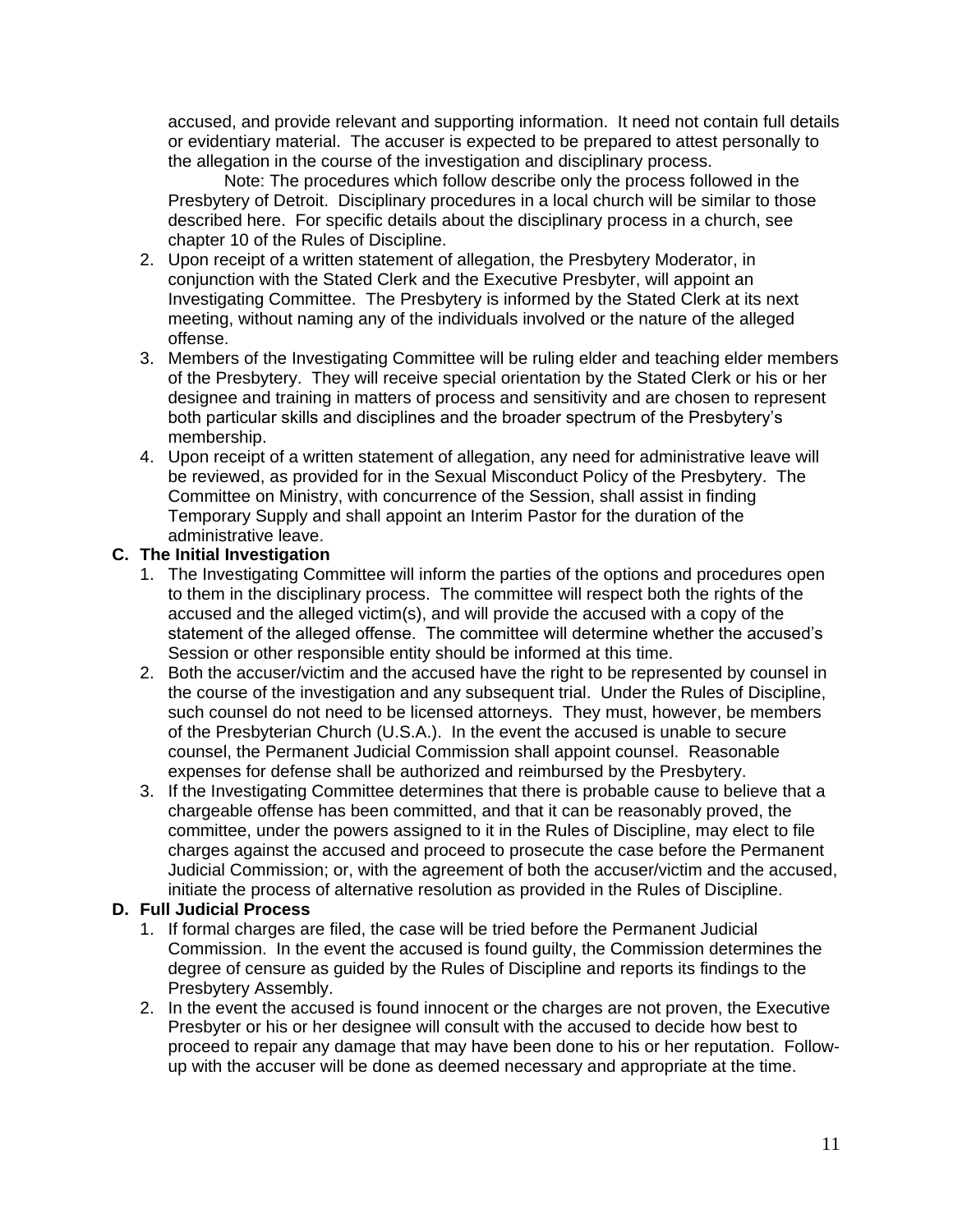## **E. Renunciation of Jurisdiction**

Should a Minister of Word and Sacrament renounce the jurisdiction of the Presbyterian Church (U.S.A.) while disciplinary proceedings are pending, the Stated Clerk shall report to the Presbytery Assembly both the renunciation and the status of the matter at that time, including the name of the accused, the date and fact of renunciation during an investigation or trial, and the charges filed, if any. These actions end the Presbytery's disciplinary process.

#### **APPENDIX B** • **PROCESS FLOW IN SEXUAL MISCONDUCT SITUATIONS**

• Refer to Section IV – *Procedures and Implementation* and to Appendix A – *Process in Disciplinary Proceedings* for a more in-depth description of the process.

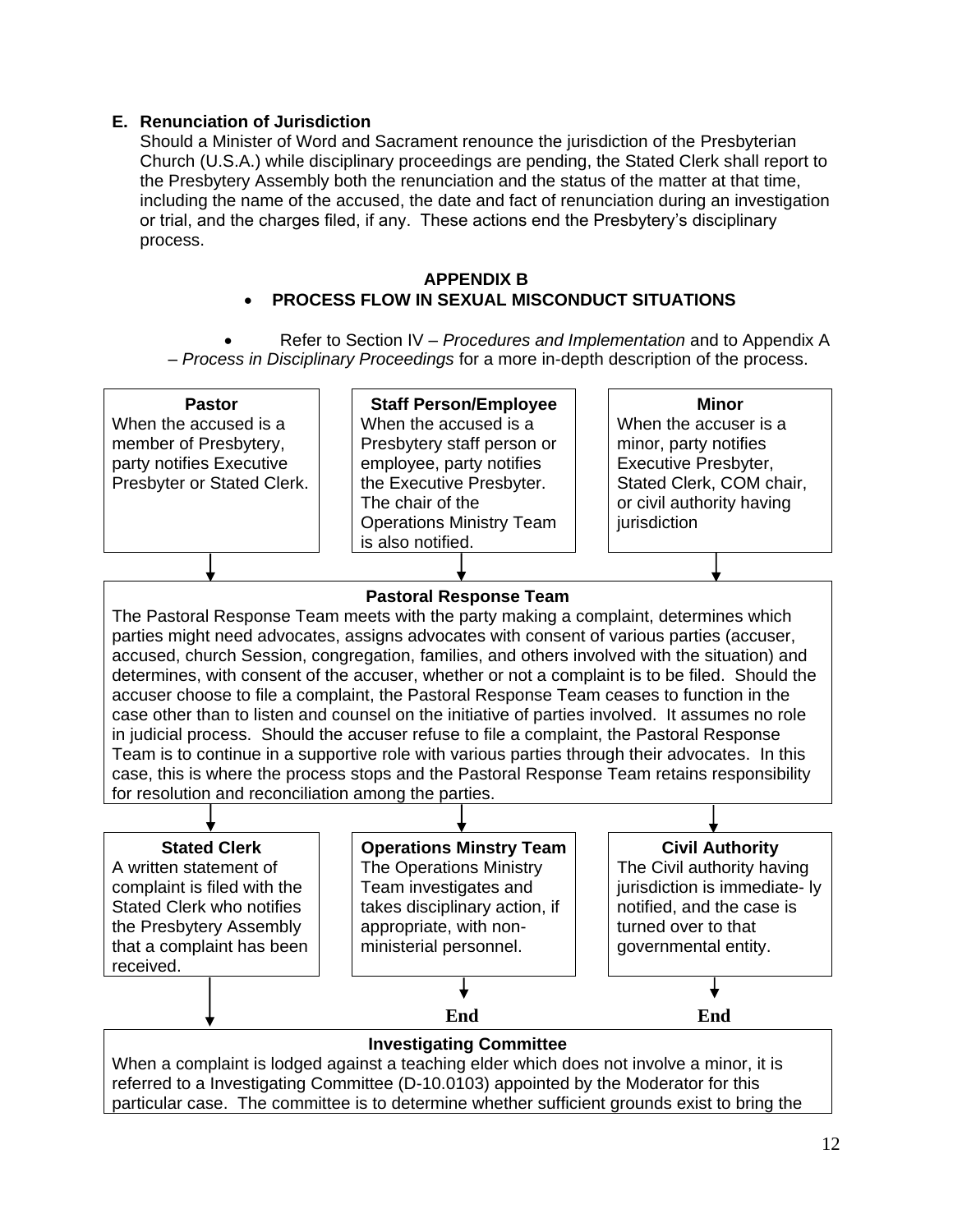complaint to a trial. If it is determined that grounds exist, and they can be reasonably proved, the committee shall prosecute the case before the Presbytery Permanent Judicial Commission. If they do not so conclude, the process stops at this point.

# **GO to A**

 **A**

# **Permanent Judidial Commission**

Following the work of the Investigating Committee or a civil authority, the case shall be referred to the Permanent Judicial Commission which shall conduct an ecclesiastical trial to determine whether an appropriate level of censure should be enforced (D-12.0102ff). In such a trial the Investigating Committee prosecutes the case and the defendant is to seek counsel from within the membership of the Presbyterian Church (U.S.A.). In the absence of an appeal, the decision of the Permanent Judicial Commission settles the matter.

# **Appeal to the Permanent Judicial Commission of the Synod**

Should the defense in a case allege that grounds exist for an appeal (D-13.0106) it shall be made to the Permanent Judicial Commission of the Synod. During the appeal process, any level of censure invoked by the Presbytery shall remain in force.

# **Request for Vindication**

Should a Investigating Committee conclude that grounds for filing charges do not exist and that the complaint was frivolous or defamatory to the person accused, it would be appropriate for the Presbytery to take remedial action to defend that person's reputation. The Pastoral Response Team and the Investigating Committee should encourage the accused to file a 'request for vindication' under D-9.0000.

Throughout the process described above, from accusation to resolution, the Committee on Ministry shall ensure that the congregation involved receives appropriate care, including the appointment of interim pastoral leadership trained in the management of sexual misconduct cases. Should a pastor be placed on administrative leave, this interim appointment, in consultation with the church Session, should be made with dispatch.

# **APPENDIX C**

# **MANDATORY REPORTING OF SUSPECTED CHILD ABUSE**

#### **MICHIGAN:**

For child abuse occurring in Michigan, contact the Child Protective Service emergency contact number for the appropriate county. The website giving information for each Michigan County is:

[http://www.michigan.gov/fia/0,1607,7-124-5452\\_7119\\_7193-15252--,00.html](http://www.michigan.gov/fia/0,1607,7-124-5452_7119_7193-15252--,00.html)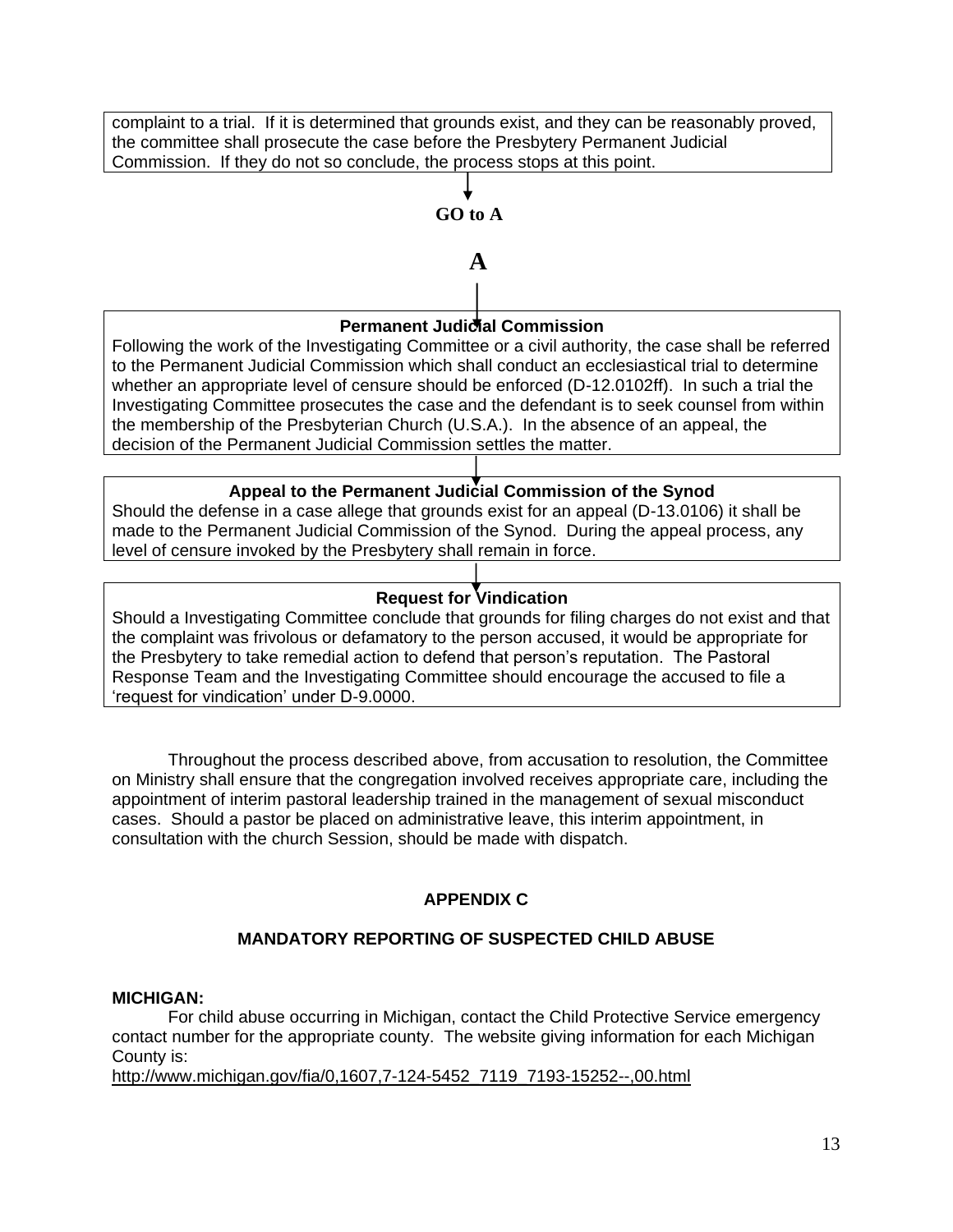# **APPENDIX D**

# **ACCUSATION OF SEXUAL MISCONDUCT**

|                                               | Date of Report: _______________________ Date Received by Stated Clerk: ________________ |  |
|-----------------------------------------------|-----------------------------------------------------------------------------------------|--|
| 1. ACCUSER INFORMATION (please print)         |                                                                                         |  |
|                                               |                                                                                         |  |
|                                               |                                                                                         |  |
|                                               |                                                                                         |  |
|                                               |                                                                                         |  |
|                                               |                                                                                         |  |
|                                               | Ordination: Ruling Elder ________ Deacon ________ Minister Word & Sacrament _______     |  |
| Other $\_\_$                                  |                                                                                         |  |
| Currently serving: Yes: _________ No: _______ |                                                                                         |  |
|                                               | 2. ALLEGED VICTIM INFORMATION (if different from accuser) (please print)                |  |
|                                               |                                                                                         |  |
|                                               |                                                                                         |  |
|                                               |                                                                                         |  |
| Phone: $\sqrt{2.5}$                           |                                                                                         |  |
|                                               |                                                                                         |  |
|                                               | Ordination: Ruling Elder ________ Deacon ________ Minister Word & Sacrament _______     |  |
| Other _________                               |                                                                                         |  |
| Currently serving: Yes: No: No:               |                                                                                         |  |
| 3. ACCUSED INFORMATION (please print)         |                                                                                         |  |
|                                               |                                                                                         |  |
|                                               |                                                                                         |  |
|                                               |                                                                                         |  |
|                                               |                                                                                         |  |
| Phone: $\sqrt{2.5}$                           |                                                                                         |  |
|                                               |                                                                                         |  |
|                                               | Position: Ruling Elder _______ Deacon ________ Minister Word & Sacrament ________       |  |
| Other _________                               | Presbytery Staff __________ Presbytery Volunteer _______                                |  |
|                                               |                                                                                         |  |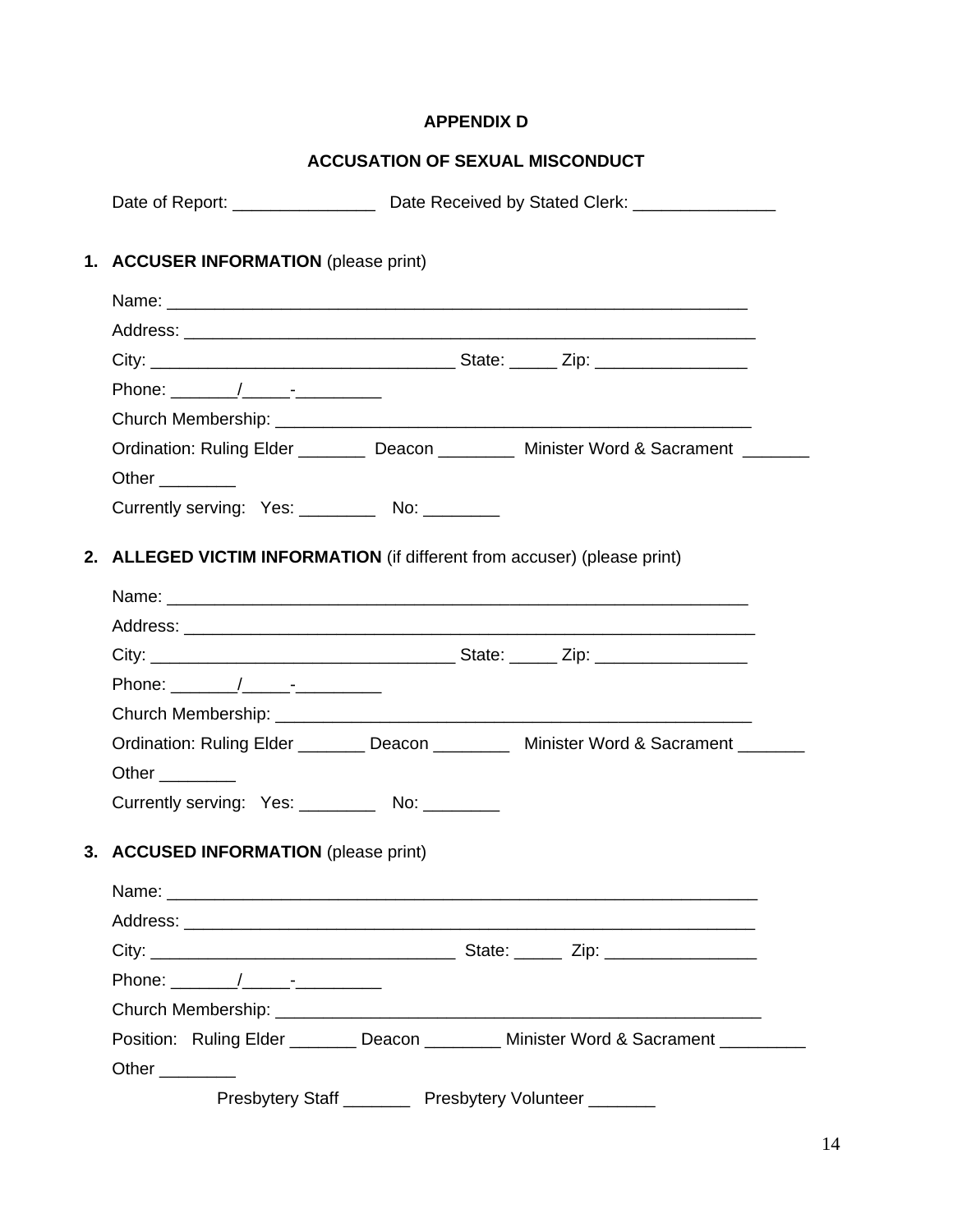# 4. ALLEGATION

Being as specific as possible, please list incident(s) of sexual misconduct, including date(s),  $time(s)$ , and location(s). If more space is needed, please staple additional comments to this form.

## 5. POSSIBLE WITNESSES

Please list the name, address, and phone number of persons who may have information related to or pertinent to this accusation.

### **6. OTHER INFORMATION**

Please identify any additional information that may be helpful to the investigation.

#### **APPENDIX E** THE PRESBYTERY OF DETROIT POLICY ON ADMINISTRATIVE LEAVE

A. The Policy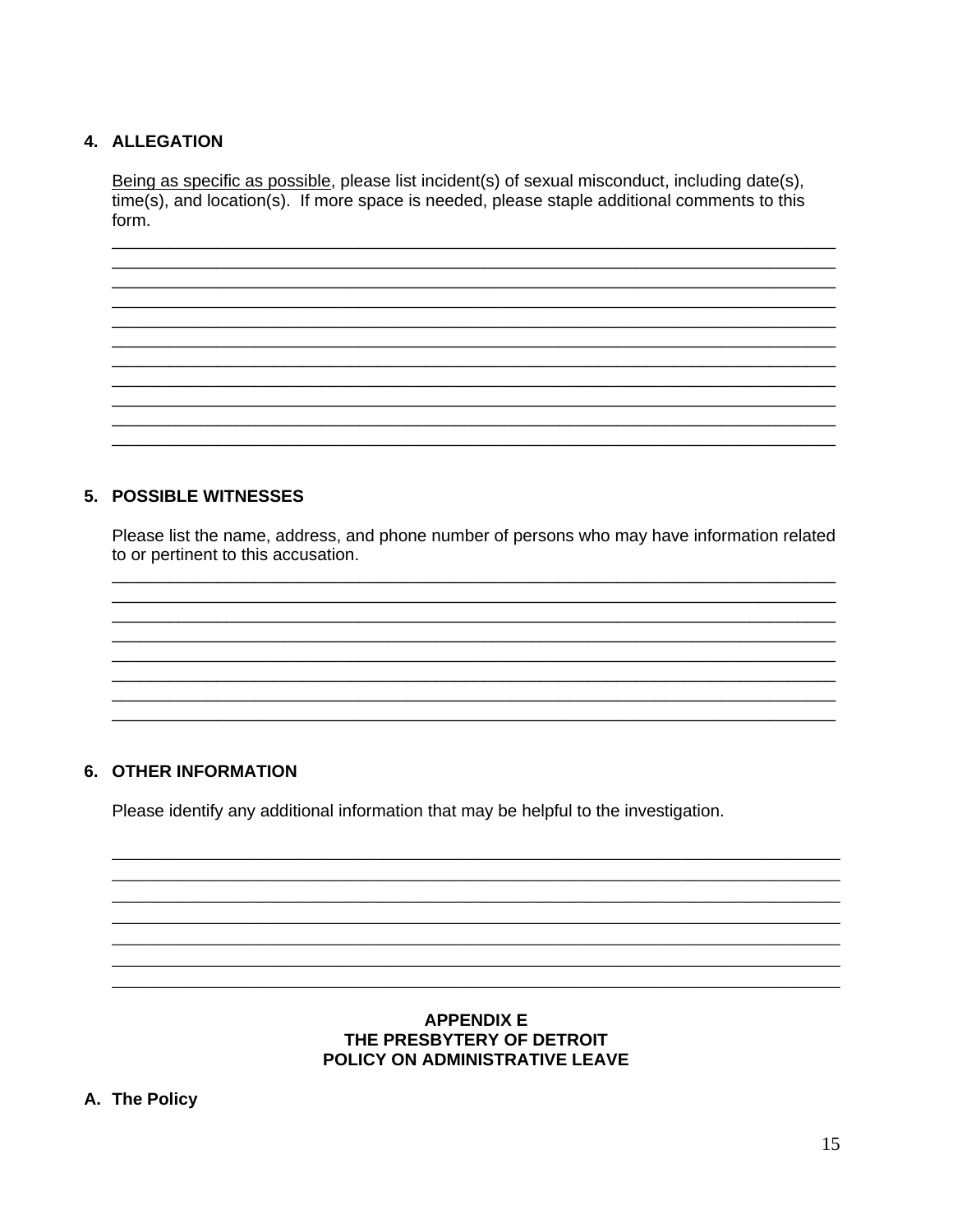Under appropriate circumstances, pastors who are being investigated for professional misconduct should be temporarily removed from their ministerial positions. Under no circumstances will administrative leave be required when there is no concurrent disciplinary proceeding in process under the Rules of Discipline. The conditions in which administrative leave is appropriate include, but are not limited to, situations where:

- 1. the facts described in a statement of alleged offense, or where the investigating committee in the course of its investigation uncovers allegations of facts which, if true, pose a significant present risk of sexual abuse, as defined in the Presbytery of Detroit's Sexual Misconduct Policy, particularly to children or those unable to consent because of physical or mental disability;
- 2. the facts described in a statement of alleged offense, or where the investigating committee, in the course of its investigation uncovers allegations of facts which, if true, pose a present risk of serious physical, emotional, or financial harm, particularly to children or those unable to consent because of physical or mental disability;
- 3. relations between the pastor and the congregation or entity he or she serves have become severely conflicted in the course of the disciplinary process.

# **B. Application**

When the Stated Clerk of the Presbytery receives a written statement of an alleged offense, in addition to initiating the procedures required by the Rules of Discipline, the Stated Clerk shall consult with the Executive Presbyter and the moderator of the Committee on Ministry. If it is their unanimous judgment that the complaint warrants administrative leave, the Stated Clerk will notify the teaching elder and the local Session that the teaching elder is placed on administrative leave. All persons placed on administrative leave are none-the-less to be presumed innocent until proven guilty.

## **C. Term**

The duration of administrative leave will be set by the Committee on Ministry and will depend upon the time needed for the investigative and judicial process. The investigation will proceed to conclusion with all deliberate speed, mindful of the financial obligations of those involved.

# **D. Conduct of Pastor Teaching elder on Leave**

The pastor on leave shall:

- 1. not initiate or sustain contact with any member of the church staff or any member of the congregation (other than family members) except under the following circumstances:
- a. one member of the staff may be designated, by prior mutual agreement, to deliver personal mail or other personal effects to the pastor on administrative leave; or
- b. when contact has been authorized by the Stated Clerk for the purpose of preparing a defense. All other contact with the congregation shall be through the moderator appointed by the Committee on Ministry and/or through his or her designee. Even in non-church events such as scouting, school, or sports programs, the pastor shall not use social contact with church members to garner support for his or her case;
- 2. remain out of all church buildings and off church grounds (excluding a manse and/or a school on the church property when the pastor is in the role of a parent of a child enrolled in the school) throughout the duration of administrative leave;
- 3. not conduct worship services, weddings, funerals, administer the sacraments or engage in any form of pastoral leadership in the congregation which the pastor serves, or in funeral homes, wedding chapels, or in any other congregation in the Presbytery or any other Presbytery. Provisions may be made with the Stated Clerk, Executive Presbyter, or the Committee on Ministry in those cases where the pastor's pastoral care is requested by his or her own family;
- 4. not attend Session meetings or meetings of any other board of the congregation.

# **E. Financial Arrangements**

1. Because a pastor on administrative leave is presumed innocent, he or she will continue to receive full salary, housing allowance, and medical and pension benefits as defined by his or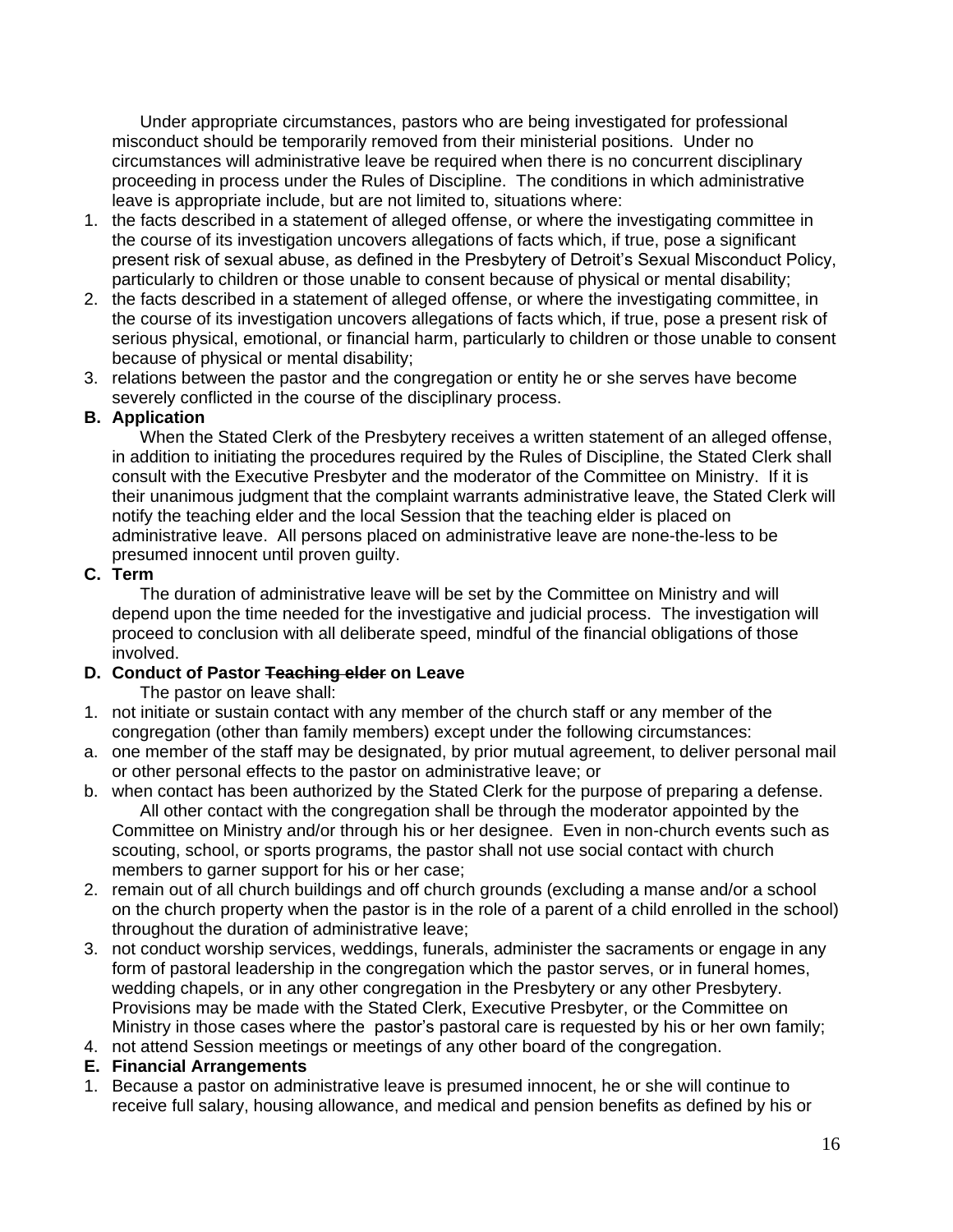her terms of call. However, expense allowances, including educational benefits, shall not be paid. The period during which financial support is paid shall be set by the Committee on Ministry and shall not ordinarily exceed one year. If the administrative leave is extended, the terms of call may be amended by the congregation, with the approval of the Committee on Ministry and the Presbytery.

- 2. Ordinarily, these costs shall be borne by the pastor's congregation. In the event the congregation cannot afford to honor the accused pastor's terms of call and pay for interim leadership, the costs of interim leadership may be borne in whole or in part by the Presbytery of Detroit. The reasonableness of these costs shall be determined by the Committee on Ministry.
- **F. Enforcement:**

**Any violations of the terms of a person's administrative leave shall be reported to the Stated Clerk of the Presbytery, and may themselves become the subject of disciplinary proceedings.** *Amended 8/28/2012*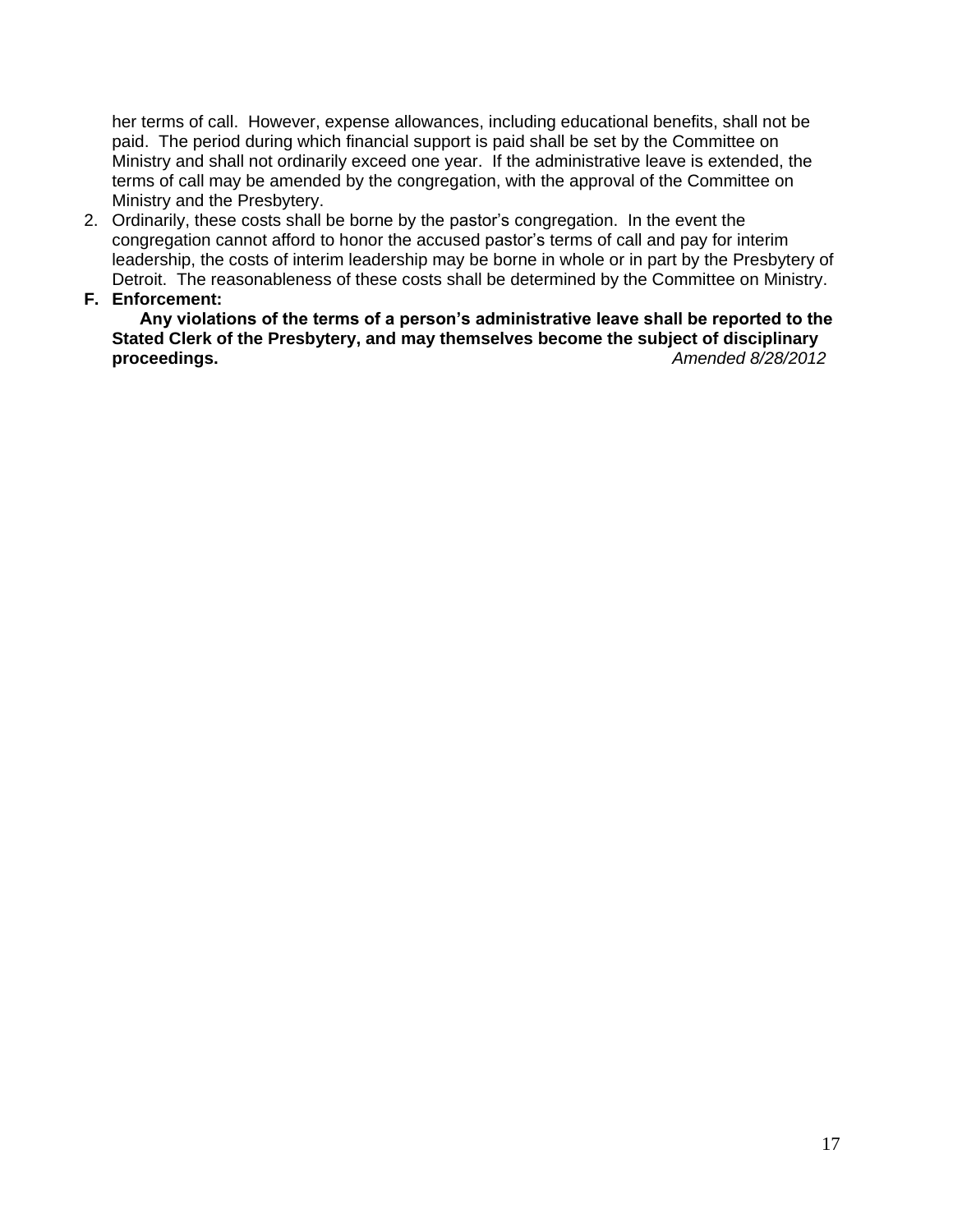18

# **PRESBYTERY OF DETROIT**

#### **ADMINISTRATIVE LEAVE FINANCIAL TERMS OF AGREEMENT**

Date: \_\_\_\_\_\_\_\_\_\_\_\_\_\_\_\_\_\_\_\_

During the period of administrative leave, from \_\_\_\_\_\_\_\_\_\_\_\_\_\_\_\_\_ to \_\_\_\_\_\_\_\_\_\_\_\_\_\_, the Session and congregation of \_\_\_\_\_\_\_\_\_\_\_\_\_\_\_\_\_\_\_\_\_\_\_\_\_\_\_\_\_\_\_\_\_\_\_\_\_ Church agree to continue to pay \_\_\_\_\_\_\_\_\_\_\_\_\_\_\_\_\_\_\_\_\_\_\_\_\_\_\_\_\_\_\_\_\_\_\_\_\_\_\_\_ according to the current terms of call, not including expense allowances and/or educational benefits.

If the administrative leave is extended beyond the aforementioned date, the congregation has a right to amend the terms of call, with the approval of the Committee on Ministry and the Presbytery Assembly. Any amendment of the terms of call must be negotiated by the Committee on Ministry and the Session, in consultation with the pastor, and put before the congregation for approval.

(COM Representative) (Date)

(Pastor) (Date)

(Clerk of Session) (Date)

\_\_\_\_\_\_\_\_\_\_\_\_\_\_\_\_\_\_\_\_\_\_\_\_\_\_\_\_\_\_\_\_\_\_\_\_\_\_ \_\_\_\_\_\_\_\_\_\_\_\_\_\_\_\_\_ (Stated Clerk) (Date)

\_\_\_\_\_\_\_\_\_\_\_\_\_\_\_\_\_\_\_\_\_\_\_\_\_\_\_\_\_\_\_\_\_\_\_\_\_\_ \_\_\_\_\_\_\_\_\_\_\_\_\_\_\_\_\_

\_\_\_\_\_\_\_\_\_\_\_\_\_\_\_\_\_\_\_\_\_\_\_\_\_\_\_\_\_\_\_\_\_\_\_\_\_\_ \_\_\_\_\_\_\_\_\_\_\_\_\_\_\_\_\_

\_\_\_\_\_\_\_\_\_\_\_\_\_\_\_\_\_\_\_\_\_\_\_\_\_\_\_\_\_\_\_\_\_\_\_\_\_\_ \_\_\_\_\_\_\_\_\_\_\_\_\_\_\_\_\_